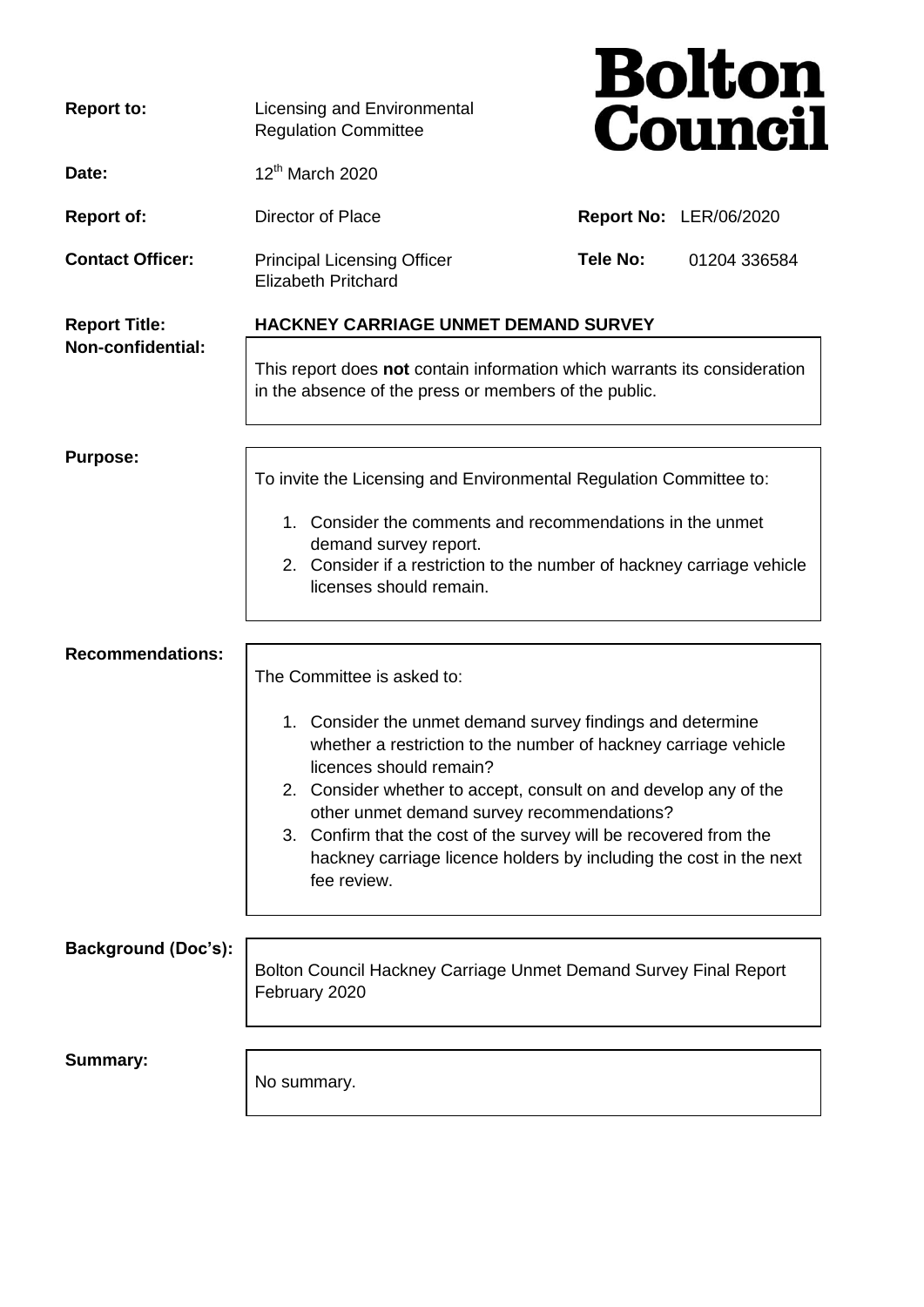# **1. BACKGROUND**

1.1 The Committee will be aware that the Council retains a limit on the number of hackney carriage vehicles it will licence. The Department for Transport (DfT) Best Practice Guidance states that where restrictions are imposed, this should be regularly considered by way of a survey into whether there is any unmet demand and whether the restriction of the number of hackney carriages should remain.

1.2 The Council previously considered the restriction in 2016 when the survey concluded that the number of hackney carriage licences be maintained at the current level of 108 as there was no unmet demand.

1.3 In April 2019 Licensed Vehicle Surveys and Assessment (LVSA) were appointed by the Council to undertake a further independent 'Hackney Carriage Unmet Demand Survey' in line with the DfT guidance, in order to determine whether the decision to restrict the number of hackney carriage vehicle licences remains appropriate.

1.4 The study included public, stakeholder and trade consultations together with rank surveys. This report outlines the findings and recommendations of the survey. A full copy of the survey report is attached as an Appendix.

# **2. MAIN FINDINGS**

#### **Ranks usage:**

2.1 A rank survey programme was undertaken resulting in 186 hours during which some 2800 vehicle movements were seen at or near ranks, of which:

- 54% were hackney carriages (a decrease from 75% in 2015)
- 20% were private hire vehicles
- 23% were private cars (an increase from 5% in 2015)
- 2% goods vehicles
- 1% police or emergency services

Rank misuse was worst at Knowsley Street.

2.2 The following diagram shows average weekly rank usage across Bolton's ranks. The interchange rank has the highest demand followed by Bradshawgate Southbound which is focussed on night-time demand. Midnight on Saturday is the busiest time for hackney carriage vehicles. The Town Hall rank has now been reopened and is being used, peak times being daytime on Thursdays and Fridays. The other ranks are used but to a lesser degree.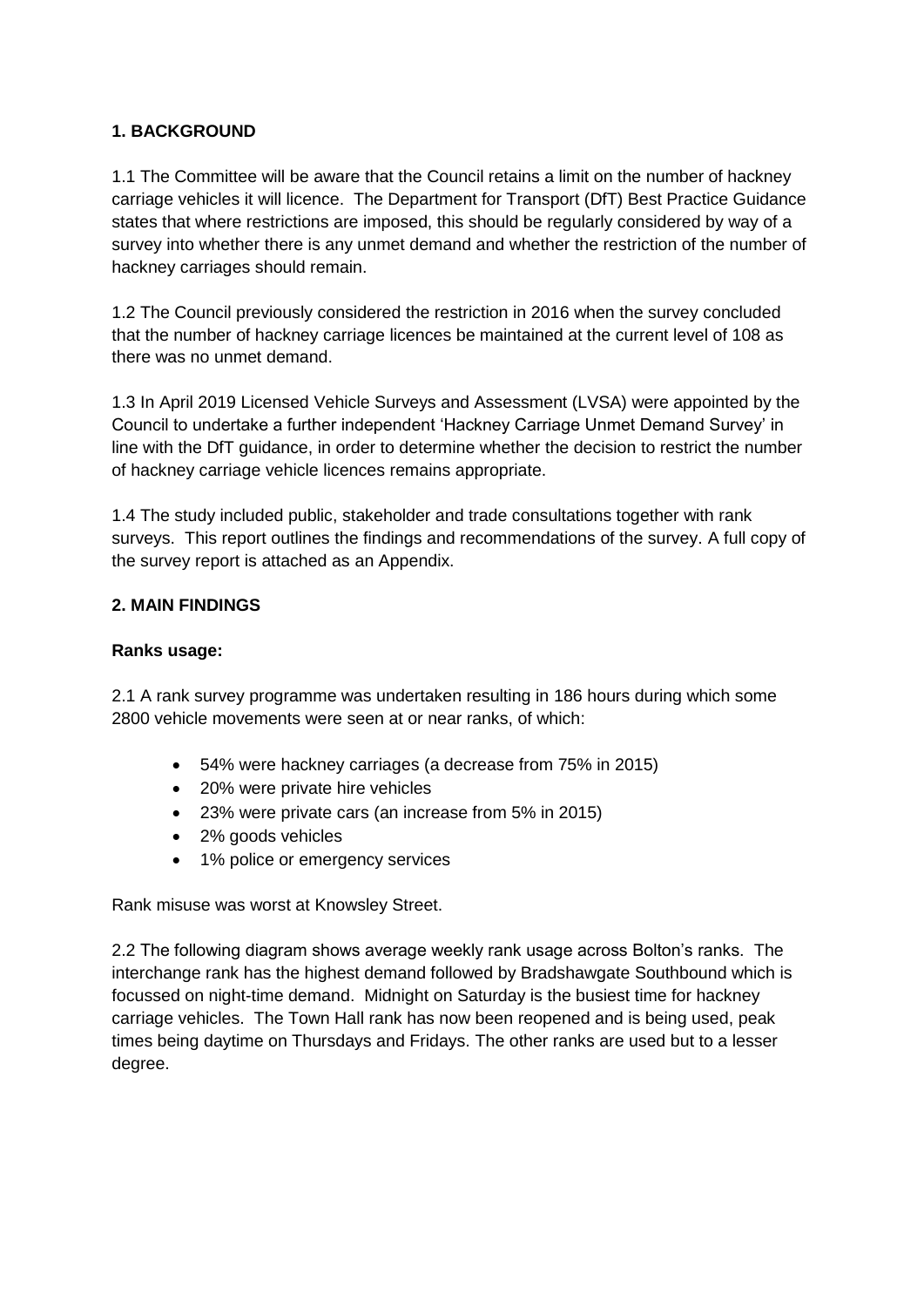

2.3 The data was interrogated to identify all hours when passengers had to wait for a hackney carriage to arrive, even for a brief period. From the 186 hours of observations, just six had any average passenger delay at all. There were five hours with average delays a minute or more, and just one hour with average delays less than this. The longest wait by any passenger was 21 minutes, followed by 13 minutes.

2.4 The latest survey identified some 12 passengers accessing ranks in wheelchairs, a big increase from 2015, when three people were observed. 58% were at the Town Hall rank with the remainder at the Interchange. This is a very good usage and suggests there could be opportunity for such service elsewhere. Eight other passengers appeared to be visibly disabled and received assistance into vehicles. Here, most (63%) were at the Interchange rank, 25% at Town Hall and the remaining 12% at Knowsley Street.

# **Consultation:**

2.5 Public consultation was carried out with 211 people in and around Bolton Town Centre. This sample suggested people are now overall using licensed vehicles slightly more than in 2015.

 56% of responders had used a licensed vehicle in the Bolton area in the last three months. The following diagram shows the normal method of getting a licensed vehicle in Bolton.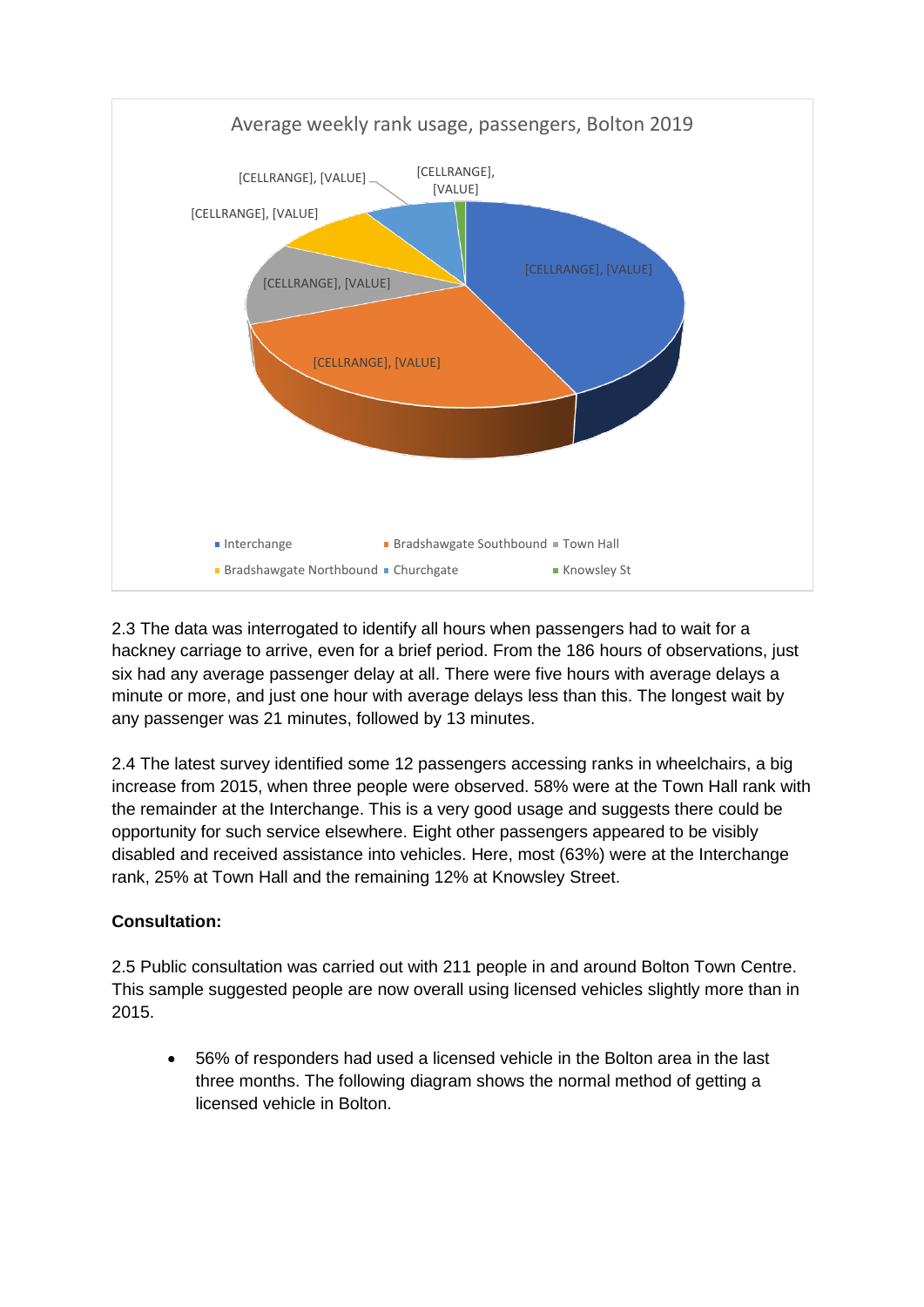

- 40% of those responding felt local hackney carriage fares were fair, though 32% said they felt they were expensive.
- 97% felt safe using hackney carriages in the daytime and a marginally reduced 91% at night. 71% of the small response commenting on safety said better security would improve their feeling of wellbeing, with a further 14% specifically naming CCTV addition to vehicles.
- Half of those responding said what might encourage them to use hackney carriage vehicles more - better vehicles, better drivers, cheaper fares and available by phone.

2.6 Stakeholder consultation was in accordance with DfT best practice guidance, with supermarkets, hotels, night time economy, hospital, restaurants, rail operators, police, disability representatives and other council contacts. (There were no responses received from the hospital, rail operator, disability representatives or highways).

- Supermarkets, restaurants and the night time economy said they mainly used the services of private hire companies.
- A representative from the local police told us that both hackney carriage and private hire were currently working very well to clear late night demand for licensed vehicles in central Bolton. A key factor was the support from marshals, who he suggested would be focussing vehicles on the best locations for pickup, hence the increase in use of the southbound Bradshawgate ranks. The main issue related to how licensing laws had widened the hours that locations were open, meaning some did not close until 06:00 or 07:00 the next morning. Steady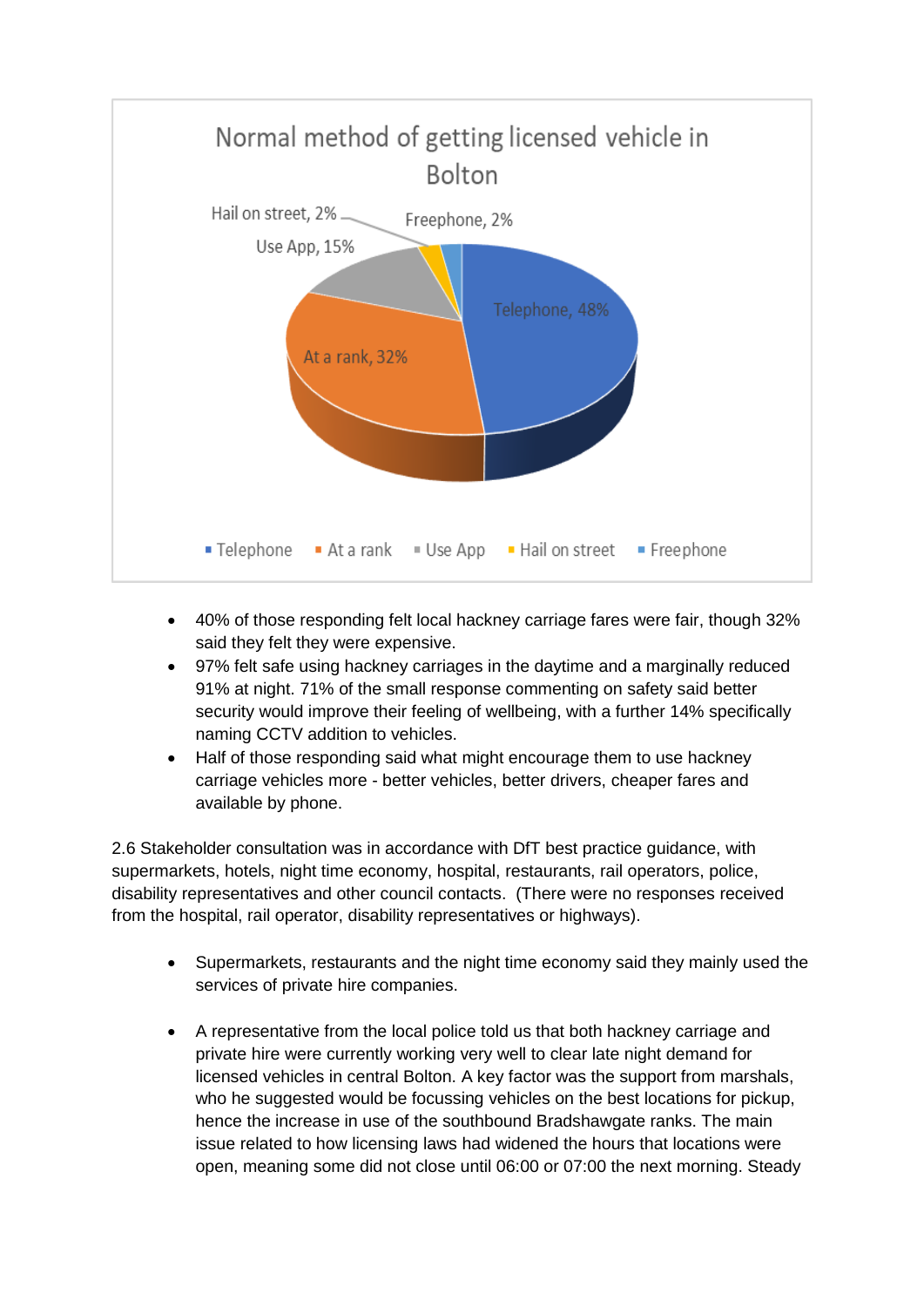flows were experienced mainly between 02:00 and 05:00 but there were usually people still wanting to get home later than this. Private hire seems to operate more in the outer areas and have more issues there with their security, but the central hackney carriage operation seems to work effectively and well.

2.7 Trade consultation was conducted via a postal questionnaire and covering letter. A total of 136 letters and questionnaires were sent and there were 19 hackney carriage, 2 private hire and one dual responses. This is a 14% response for hackney carriages but a very small response for private hire, as is usually the case.

- The main factor affecting when drivers chose to work was family commitments (33%) followed by avoiding heavy traffic periods, preference and working busy times. One person focussed on contracts whilst another two said they worked when they felt best able to get passengers.
- 91% owned their own vehicles and none said that anyone else drove the vehicle they used.
- There was an even split between those that accepted bookings and those that did not. 71% of bookings came via phone links, with one person saying emailed bookings and another simply 'private customers'. Five different radio circuits were named.



• The following diagram shows usage of ranks:

Compared to the last survey, this was an increased proportion of drivers saying they serviced the interchange (30% last time), the Town Hall (20% previously) and Bradshawgate (was 20%).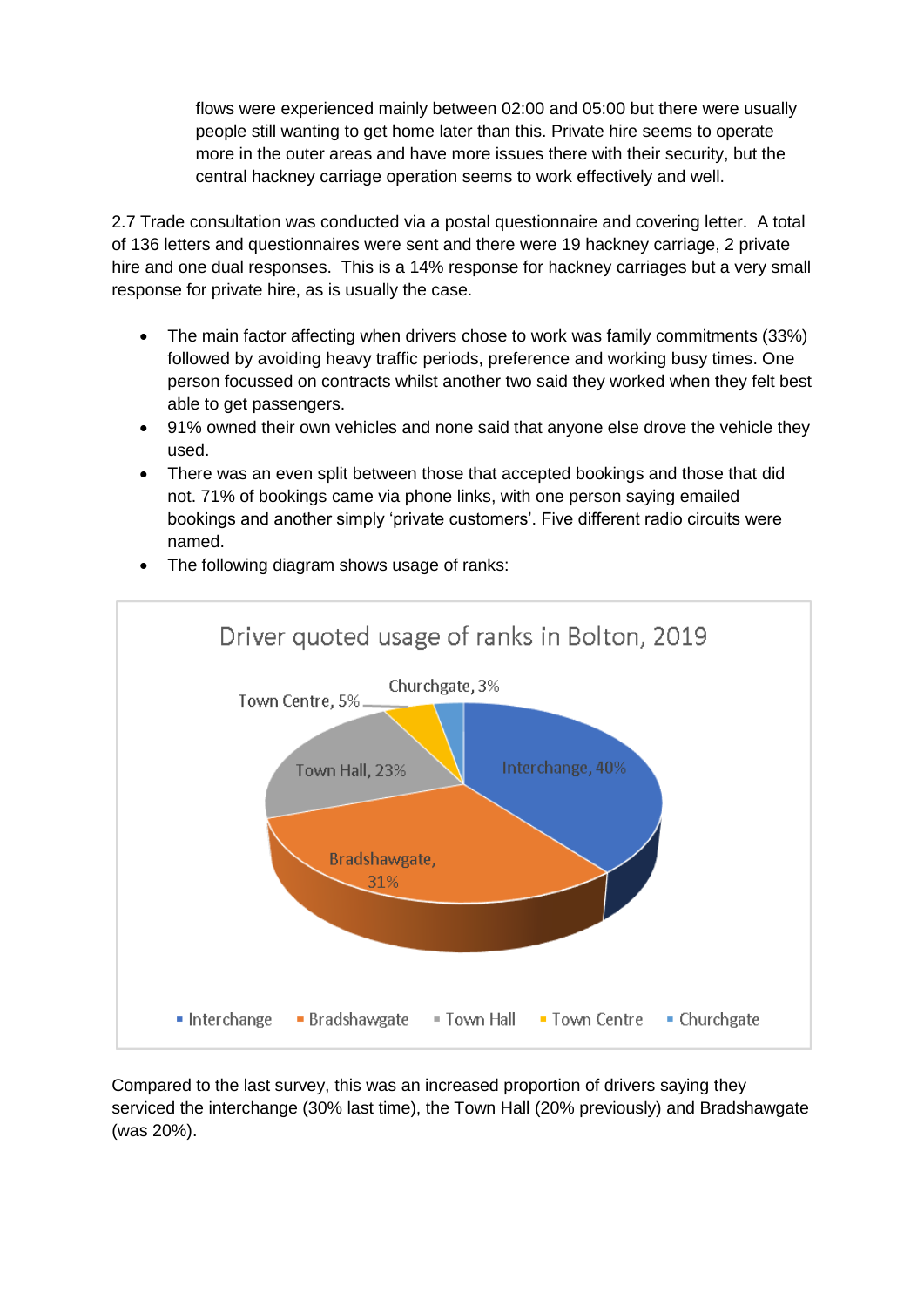- 75% said their main way of getting fares was from ranks. One had school contracts (a private hire vehicle) and another used an app (one hackney carriage).
- All those responding to the question said there were enough hackney carriages in the Bolton area. 41% felt fares were about right, 47% said they needed to be increased and 6% said they needed to be reduced. The remainder said 'other' but did not define what they meant.
- In this survey, 95% said retain the limit, compared to all agreeing it should be retained in the previous survey. 56% said they would leave the trade if the limit were removed or increased. About 14% said they would give up and claim benefits as unemployed.
- Two reasons scored equally for the benefit of having a limit. 43% felt it reduced pollution and congestion and a similar number felt it meant taxis were always available.
- Various other comments were provided. Most were requesting more ranks near key generators, including the hospital, near a large hotel and at supermarkets. Some also asked that the Town Hall rank be returned to its former capacity and location.
- Reviewing the days and hours worked, over two thirds, the highest proportion, worked 2330-0500 on Saturday nights into Sunday morning. Between 53 and 58% worked Monday-Wednesday 0500-1300 and Tuesday 1300-2000. Hardly any worked on Sundays, and very few during Saturday daytimes. There was very little cover from 2000-2330 other than on Friday and Saturday nights.
- One member of the trade contacted us and reported they had spoken to the hospital trust about a possible rank in the main entrance lay-by. The contact they had spoken to advised they should try to 'get the council on board'. They are concerned that the potential for servicing those needing disabled accessible vehicles is not being met.

# **Report Conclusions:**

2.8 The current situation for hackney carriages in Bolton is presently more favourable than it has been for some while. However, there is significant need to seek to take actions that will take advantage of this to the benefit of the public and trade alike.

2.9 At the present time there is no evidence of the unmet demand observed being significant in terms of Section 16 of the 1985 Transport Act. However, there is concern from the rising level of latent demand as well as seeing some delays in off peak arising possibly from vehicles moving towards private hire style service rather than waiting at ranks off peak.

2.10 Given that the current level of unmet demand arose from a lesser number of vehicles being available, the view could be taken that the currently unissued plates be extinguished and a new limit set either at the current level of plates or perhaps one or two above that level to leave scope for some new blood to be introduced were people willing to invest.

2.11 An option that could be considered is reducing the formal level of the limit on hackney carriages to 102, with the other three available plates only being for environmentally friendly vehicles, to be defined by local research taking into account availability of infrastructure.

2.12 If further plates were handed back, the agreement might be that every second plate returned was kept available but similarly only for environmentally friendly vehicles.